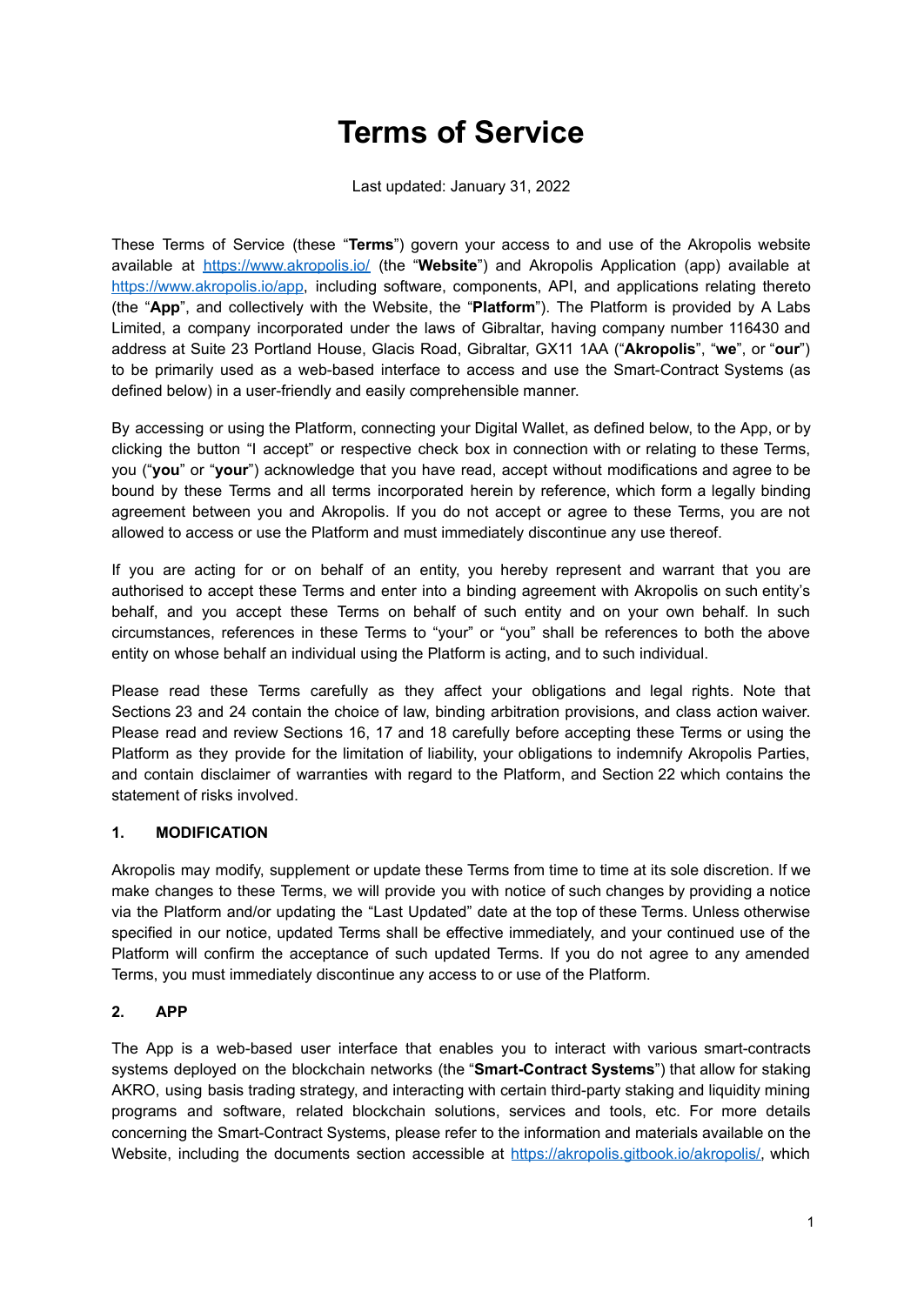information and materials are provided for the information purposes only, are not binding and do not form a part of these Terms.

The Smart-Contract Systems are open-sourced public smart-contracts deployed on the blockchain networks which can be reviewed, verified, used, and accessed by anyone. The App is one of the user interfaces that may be used to access the Smart-Contract Systems. You should carefully review and assess the Smart-Contract Systems before you use it, including through the Platform, and any such use shall be at your own risk. Accordingly, in no event shall Akropolis be held liable or responsible with respect to the Smart-Contract Systems, underlying blockchain networks or software, their operation, functioning, implementation, or use, and you hereby assume and accept any and all related risks, including the risk of possible losses and damages that you may incur in connection with the use thereof.

# **3. CONNECTING DIGITAL WALLET**

When using the App, you may connect your digital wallet, such as, for illustration purposes only, MetaMask or similar software (the "**Digital Wallets**"). Akropolis does not receive access to or control over your Digital Wallet, or virtual assets, including cryptocurrencies and other cryptographic tokens, such as, for example, AKRO, DAI, USDC, USDT or ETH (the "**Virtual Assets**") held in such Digital Wallet. Therefore, you are solely responsible for securing your Digital Wallet and credentials thereto. You may disconnect your Digital Wallet from the App at any time. Akropolis is not responsible for, does not endorse, shall not be held liable in connection with, and does not make any warranties, whether express or implied, as to the Digital Wallets used by you with the Platform. When using Digital Wallets, you should review applicable terms and policies that govern your use of such Digital Wallets.

#### **4. ELIGIBILITY**

To be eligible to access and use the Platform, you must:

- (i) be able to form a legally binding agreement with Akropolis on terms herein set forth;
- (ii) if an individual, be at least 18 (eighteen) years of age, or of such higher age required to enter into a binding agreement with Akropolis on the terms set out herein according to the laws of the jurisdiction where you reside;
- (iii) comply with these Terms;
- (iv) neither use the App from the jurisdiction in which the use of the App is prohibited by applicable laws or regulations nor use the App for the benefit of such a person; and
- (v) use the App for your business purposes only, and not as a consumer, and you hereby further agree and acknowledge that the App is available for your commercial use only. You are not allowed to use the App in your capacity as a consumer.

#### **5. IMPORTANT DISCLAIMERS**

You hereby acknowledge and agree that Akropolis does not provide any custodial or similar services, custodial solutions or software, does not act as your agent or representative, and does not control or custody any of your funds or Virtual Assets.

Akropolis shall not be responsible for or held liable in connection with any operation carried out by you, any other user or group of users in or with the use of the Smart-Contract Systems or the Platform, including any transfer, delivery, use, or storing of Virtual Assets. Akropolis shall not be acting as an intermediary in any transaction nor shall it be responsible for ensuring that any transaction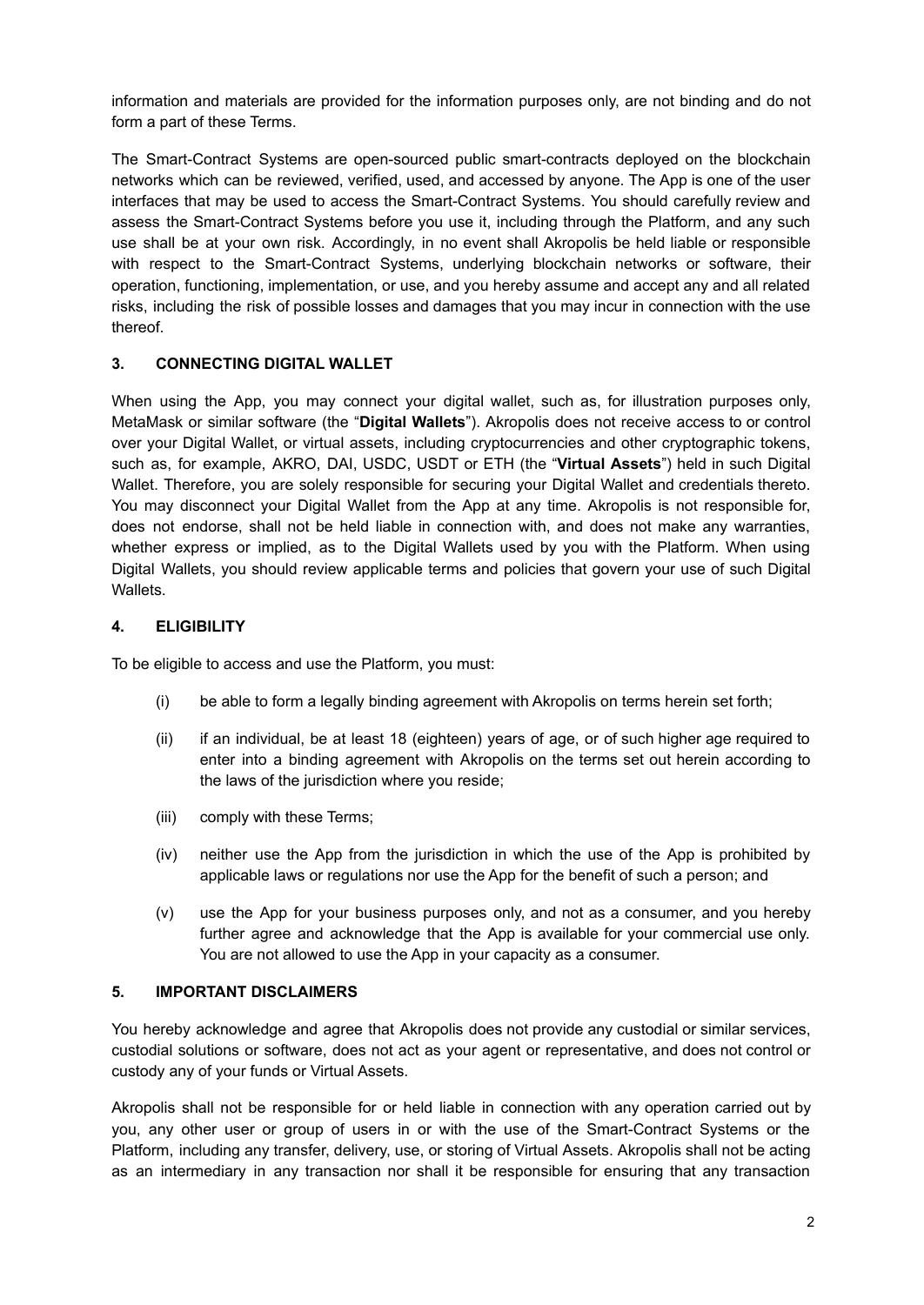made with the use of the Platform or otherwise on the blockchain is actually completed or performed. Akropolis does not control or influence the transactions on blockchain networks, and therefore is unable to cancel, reverse, block, or freeze any transactions conducted by you or any other user of the Platform or Smart-Contract Systems.

Akropolis is not your broker, fund manager, or any intermediary to any broker or fund manager. Neither the Platform nor the Smart-Contract Systems or anything in these Terms shall be considered as broker and/or fund management services, or any intermediation services thereto.

Neither the Platform nor Akropolis provides financial advisory, legal, regulatory, or tax services directly, indirectly, implicitly, or in any other manner, and you should not consider any content contained in these Terms, information or materials provided by Akropolis (or on our behalf) to be a substitute for professional financial, legal, regulatory, tax, or other advice.

The Platform, including any information and materials available thereon, is not intended to constitute an offer of securities or Virtual Assets, or a solicitation for investment in or purchase of securities or Virtual Assets in any jurisdiction, nor is it intended to constitute a prospectus or offer document of any type. We do not provide any opinion or any advice to purchase, sell, or otherwise transact with Virtual Assets, and nothing communicated by us shall form the basis of, or be relied upon in connection with, any contract or investment decision. Please consult your own legal or financial advisor before making any decision, and always do your own research.

Virtual Assets are extremely volatile which means that their value and applicable exchange rates may change dramatically in a very short time depending on various factors and forces. Furthermore, the composition of Virtual Assets supplied to certain Third-Party Services (as defined below), whether through the App or otherwise, may change, their value may go up or down, or drop significantly. Akropolis shall not be responsible for or held liable in connection with any damages or losses that you may incur as a result of or in connection with the change in the composition, value or price of your Virtual Assets.

#### **6. WARRANTIES AND REPRESENTATIONS**

You represent and warrant to Akropolis that:

- (i) you have sufficient understanding of the functionality, usage, storage, transmission mechanisms and intricacies associated with Virtual Assets, Virtual Asset storage facilities, including Digital Wallets, distributed ledger technology, blockchain-based software, automated market-makers (AMMs), liquidity pools and decentralised finance (DeFi) in general;
- (ii) you access and use the App only for commercial (business) purposes, and you do not access or use the App as a consumer;
- (iii) any Digital Wallet used by you with or within the App is either owned by you, or that you are validly authorised to carry out actions using such Digital Wallet, and that any funds or Virtual Assets used by you within the App are from legitimate sources and were lawfully acquired;
- (iv) any funds or Virtual Assets used by you within the App are from legitimate sources and were lawfully acquired:
- (v) you are not subject to any sanctions administered or enforced by any country, government or international authority nor are you resident or established (in the case of a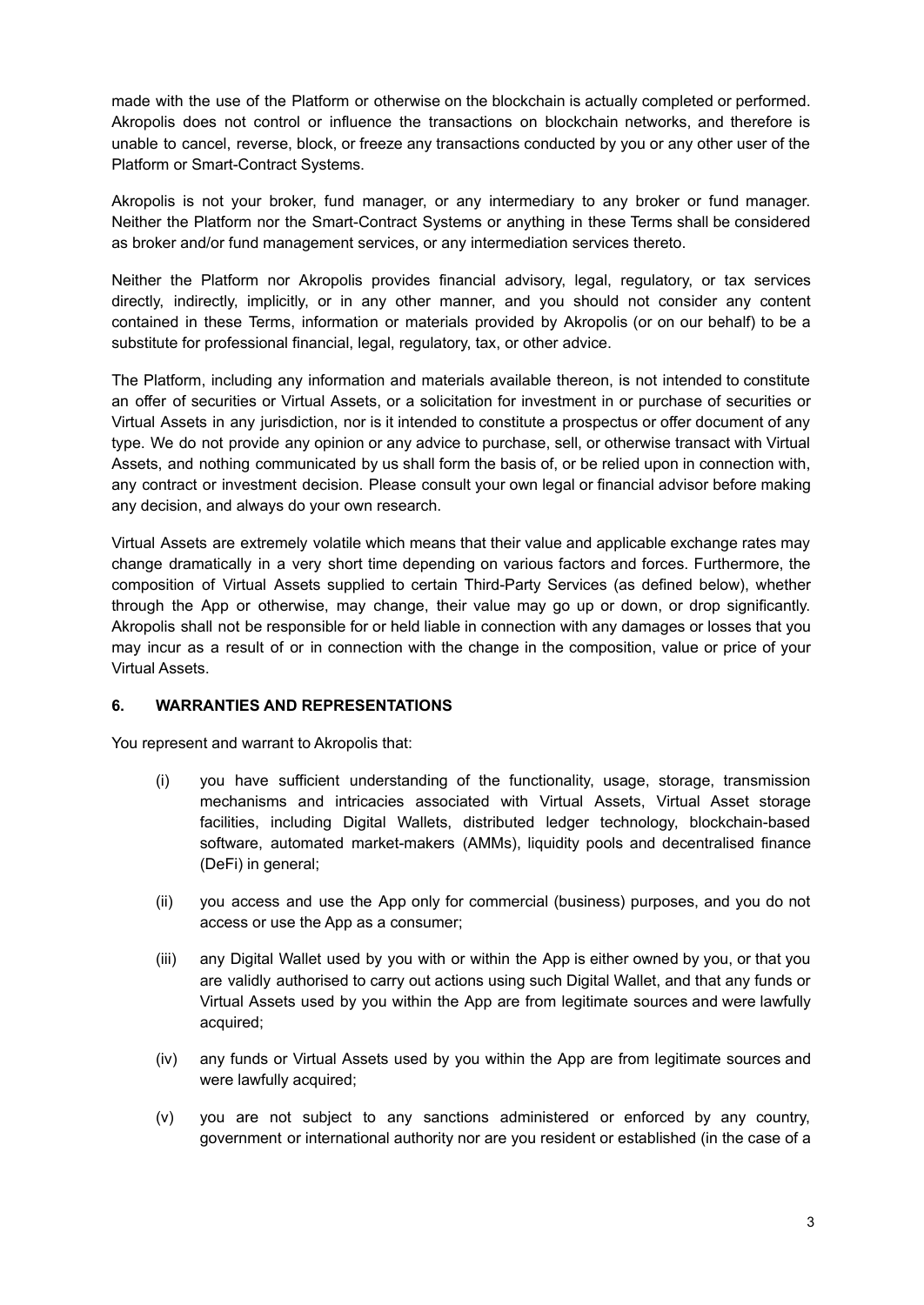corporate entity) in a country or territory that is subject to a country-wide or territory-wide sanctions imposed by any country or government or international authority;

- (vi) you shall be solely responsible for all and any operations and transactions with Virtual Assets carried out via the App;
- (vii) you acknowledge and agree that Akropolis does not act as your agent or fiduciary, and that Akropolis does not control or custody your Virtual Assets or funds in any manner;
- (viii) if you are acting for or on behalf of an entity, such entity is duly incorporated, registered, validly existing and in good standing under the applicable laws of the jurisdiction in which the entity is established, and in each jurisdiction where it conducts business;
- (ix) accessing and/or using the Platform is not unlawful or prohibited under the laws of your jurisdiction or under the laws of any other jurisdiction to which you may be subject, and your access to and use of the Platform shall be in full compliance with applicable laws;
- (x) you will comply with any applicable tax obligations in your jurisdiction arising from your acquisition, storage, sale, or transfer of Virtual Assets, or another use of the Platform;
- (xi) you understand that purchasing, selling, and holding Virtual Assets carries substantial risk as the prices may change rapidly, and that you should obtain appropriate professional advice before making any decision;
- (xii) you shall not make any decisions based solely on the information available on the Platform or otherwise made available by Akropolis, and shall conduct your own substantial research and analysis before making any decision;
- (xiii) your use of information available on the Platform or otherwise provided by Akropolis is at your own risk, and that nothing contained on the Platform shall be deemed a guarantee or promise that such information is true or correct, that you will receive any profit or benefit, or that any transaction via the Platform will be beneficial or suitable for you;
- (xiv) all of the above representations and warranties are true, complete, accurate, and non-misleading from the time when you accept these Terms, and for the whole period of your use of the Platform.

#### **7. PROHIBITED USE**

You agree that you shall not conduct or participate in any of the following activities when accessing or using the Platform, or in connection with such access or use:

- (i) disrupting, interfering with, or inhibiting other users from using the Platform, or carry out activities that could disable, impair, or harm the functioning of the Platform or servers, or underlying software;
- (ii) posting, uploading, or submitting any content that is illegal, infringing, harmful, offensive, or inappropriate (the final decision on whether the content is appropriate shall be taken by Akropolis at its sole opinion and discretion);
- (iii) using the Platform or underlying software for any illegal purposes, including, but not limited to, terrorism financing or money laundering;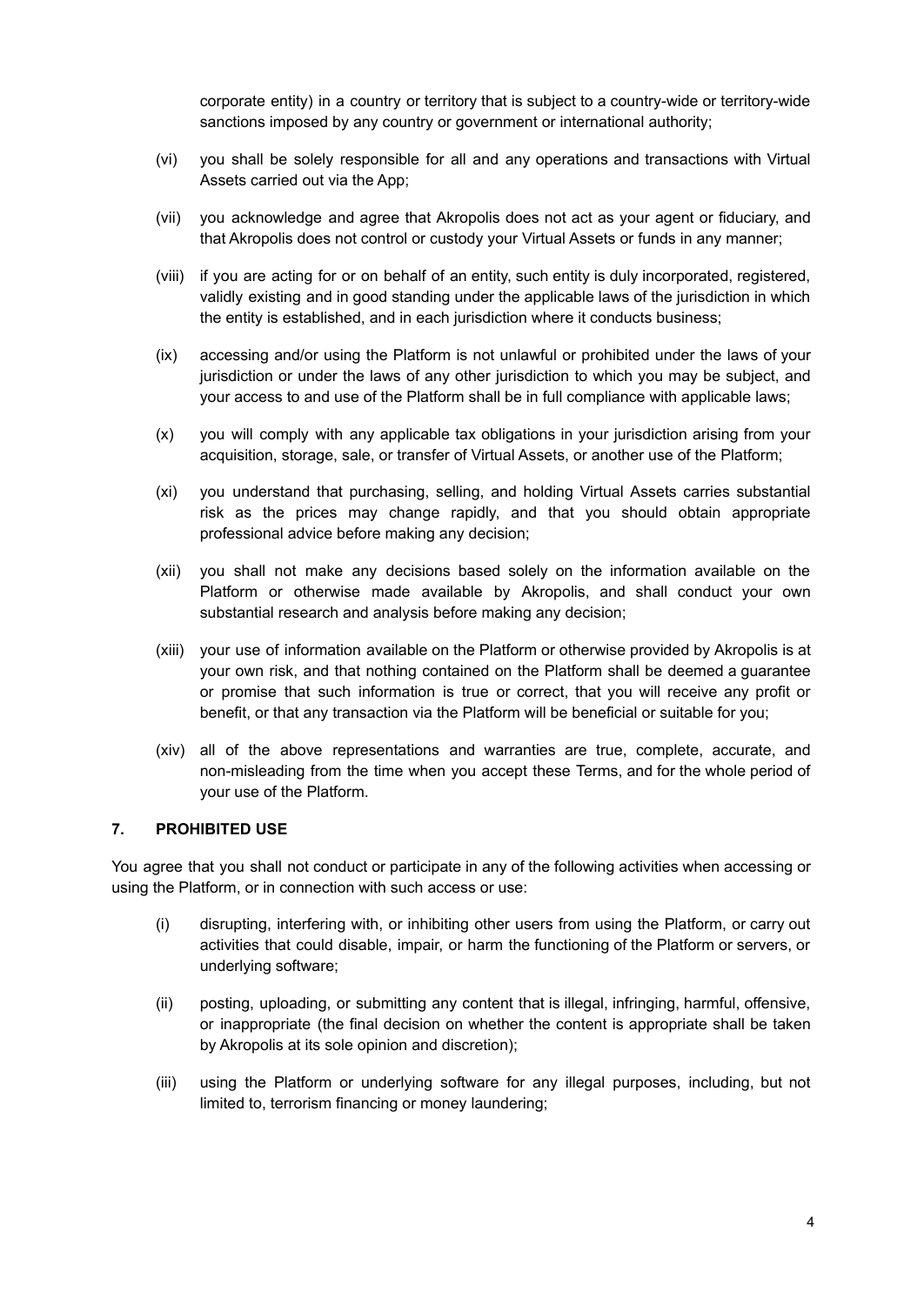- (iv) circumventing or attempting to circumvent any access or functionality restrictions or limitations with respect to the Platform or underlying software, using malware, harmful code or software, undertake hacker attack or similar activities;
- (v) use the Platform or related information for any purpose that is harmful or detrimental to Akropolis, its Affiliates (as defined below), the Platform, or the users of the Platform;
- (vi) carrying out activities aimed at manipulating the market, Virtual Assets prices, spoofing, or wash trading;
- (vii) violating any rights of any third person, including intellectual property rights;
- (viii) carrying out fraudulent activities, providing any false, inaccurate, or misleading information in order to unlawfully obtain Virtual Assets or property of other users or third persons;
- (ix) copying, reproducing, or cloning the Platform as a whole, or duplicating its essential elements, or creating derivative works from the Platform without our prior written consent, subject to the terms of the applicable Open-Source Licenses, as defined below;
- (x) carrying out any other unlawful activities, or activities that violate any applicable regulations, rules, orders, etc.

#### **8. THIRD-PARTY CONTENT AND SERVICES**

When using the Platform, you may view or interact with certain content provided by third parties or produced from third-party sources, such as, for example, (i) description of third-party services, software, or tools, including liquidity pools and mining initiatives, (ii) promotional materials and advertisements, other third-party materials and data, (iii) third-party websites and resources, and links thereto, and (iv) any information produced or derived from third-party sources, including projections, assumptions, prices, exchange rates and other rates, etc. (collectively, the "**Third-Party Content**").

While using the Platform, you may also interact with or the Platform may rely on certain third-party services meaning software, services, items, and solutions that are not provided by Akropolis, such as, for example, Digital Wallets, analytic tools, blockchain smart-contracts (including automated market-making (AMM) protocols and decentralized exchange smart-contract systems), as well as third-party mining and yield farming pools and initiatives (collectively, the "**Third-Party Services**").

Akropolis is not responsible for and shall not be held liable in connection with, and does not make any warranties, whether express or implied, as to the Third-Party Content or Third-Party Services, does not endorse and is not responsible for such Third-Party Content, Third-Party Services, and any related information, materials, content, services or tools. You hereby affirm and acknowledge that your use of Third-Party Content or Third-Party Services, and your interactions with third parties that are linked to or from the Platform, is at your own risk. To the maximum extent permitted by the applicable law, in no event shall Akropolis be responsible for or held liable in connection with any loss or damage of any sort incurred by you as the result of, or in connection with accessing or using any Third-Party Content or Third-Party Services.

#### **9. USER-GENERATED CONTENT**

You may be allowed to post, create, or furnish certain information, materials, or content through the Platform (the "**User-Generated Content**"). If you post, create, or provide any User-Generated Content, you must ensure that such content at all times is true, accurate, complete, and up to date, and that such content does not violate the law or any rights of third parties. By creating or providing any User-Generated Content you warrant that you own all intellectual property rights in and to such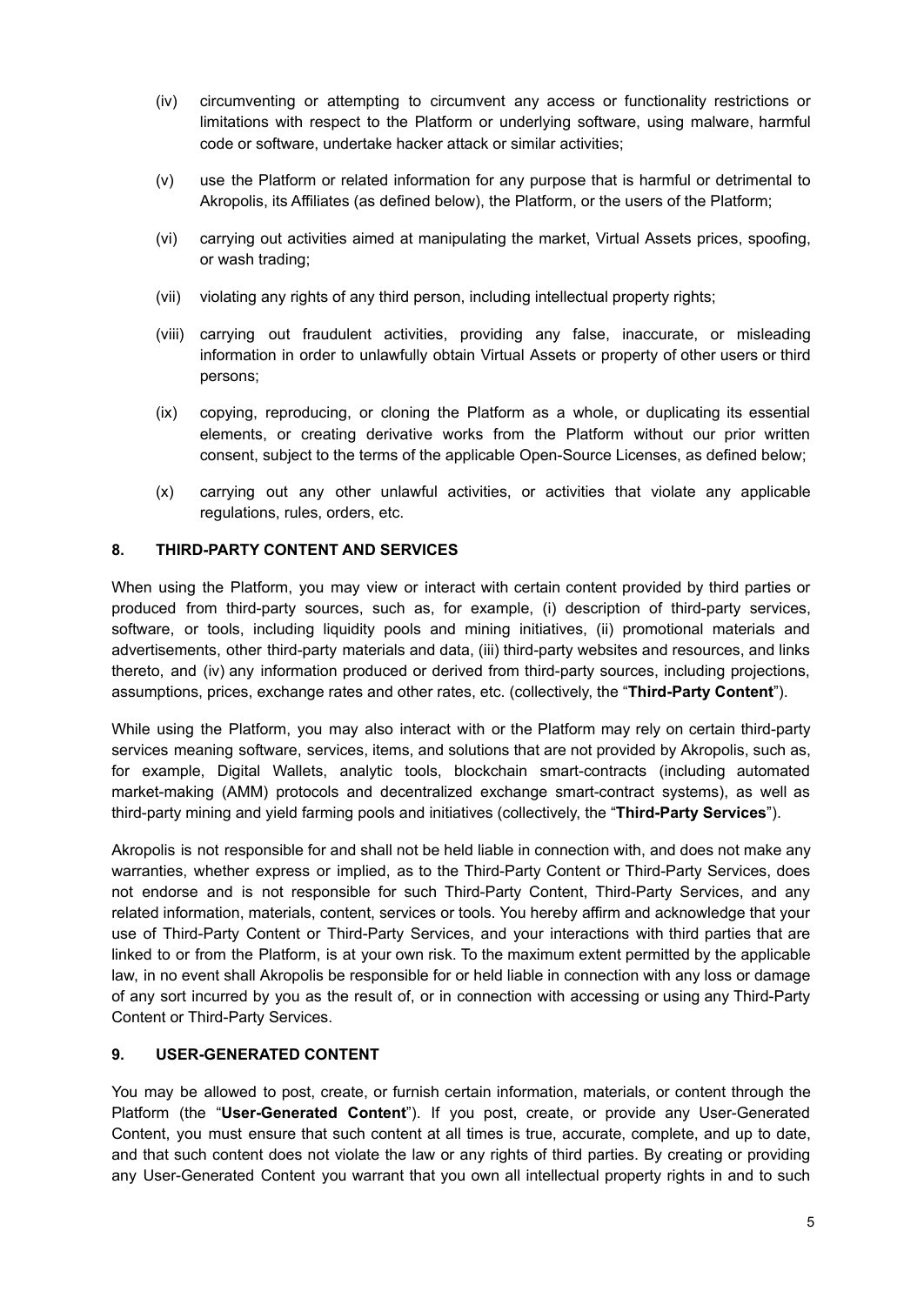content or otherwise have the right to use the content in such a manner, and that such content does not violate any rights of third parties or laws. You shall be solely liable and responsible for your User-Generated Content.

We do not immediately review all User-Generated Content nor do we have such an opportunity. We do not undertake any obligations in respect to the User-Generated Content, e.g., obligation to review or post such content, or obligations of confidentiality. At all times, we retain the right to remove any User-Generated Content without any prior notice or liability in case we, at our sole discretion, determine that such content is offensive, unacceptable, may harm us or violate these Terms, any laws or public order.

Akropolis may use, reproduce, disclose, make publicly available and otherwise exploit any of your comments, suggestions, recommendations or other feedback provided in connection with or relating to the Platform, our other products and services throughout the world in its sole discretion, without restrictions or any obligations to you.

By creating User-Generated Content on the Platform, you grant Akropolis a non-exclusive, irrevocable, royalty free, perpetual, fully paid up, worldwide license (right) to use, copy, edit, reproduce, translate, publicly display and perform, distribute, create derivative works from your User-Generated Content and the right to assign these rights to third parties in whole or in part.

#### **10. UPDATES, AVAILABILITY, AND LIMITATIONS**

Akropolis may from time to time and without prior notice make certain updates, improvements, or modifications to the Platform, including, but not limited to, updates to the underlying software, infrastructure, security protocols, technical configurations, functionality, financial structure, or service features, and Akropolis shall not be in any case held liable with respect to any such update. In certain cases, the Platform may be unavailable.

You hereby affirm and acknowledge that occasionally the Platform or any of its parts may be unavailable or its operation may be interrupted, and you accept and assume such risks in full. We will make reasonable efforts to inform you if, when, and to which extent the Platform or any of its parts are or will be unavailable.

We may impose certain limitations to use the Platform or any of its parts. You hereby agree to comply with such limitations and not to circumvent them. The limitations may be updated from time to time at our sole discretion.

#### **11. LICENSE**

Subject to your compliance with these Terms, Akropolis hereby grants you a limited, temporary, non-transferable, non-exclusive, revocable, non-sublicensable license (right) to access and use the Platform for its intended purposes on the terms set forth herein (the "**License**"). The License is subject to other terms and conditions provided in these Terms and will remain effective until terminated as provided herein.

The License shall not cover any open-source software, components and items, which are distributed on the terms set forth in the applicable open-source licenses ("**Open-Source Licenses**"). You shall use or distribute respective open-source parts of the Platform in compliance with the terms of the applicable Open-Source Licenses.

Your access and use of the Platform shall not violate the terms of the License and/or Open-Source Licenses, as applicable.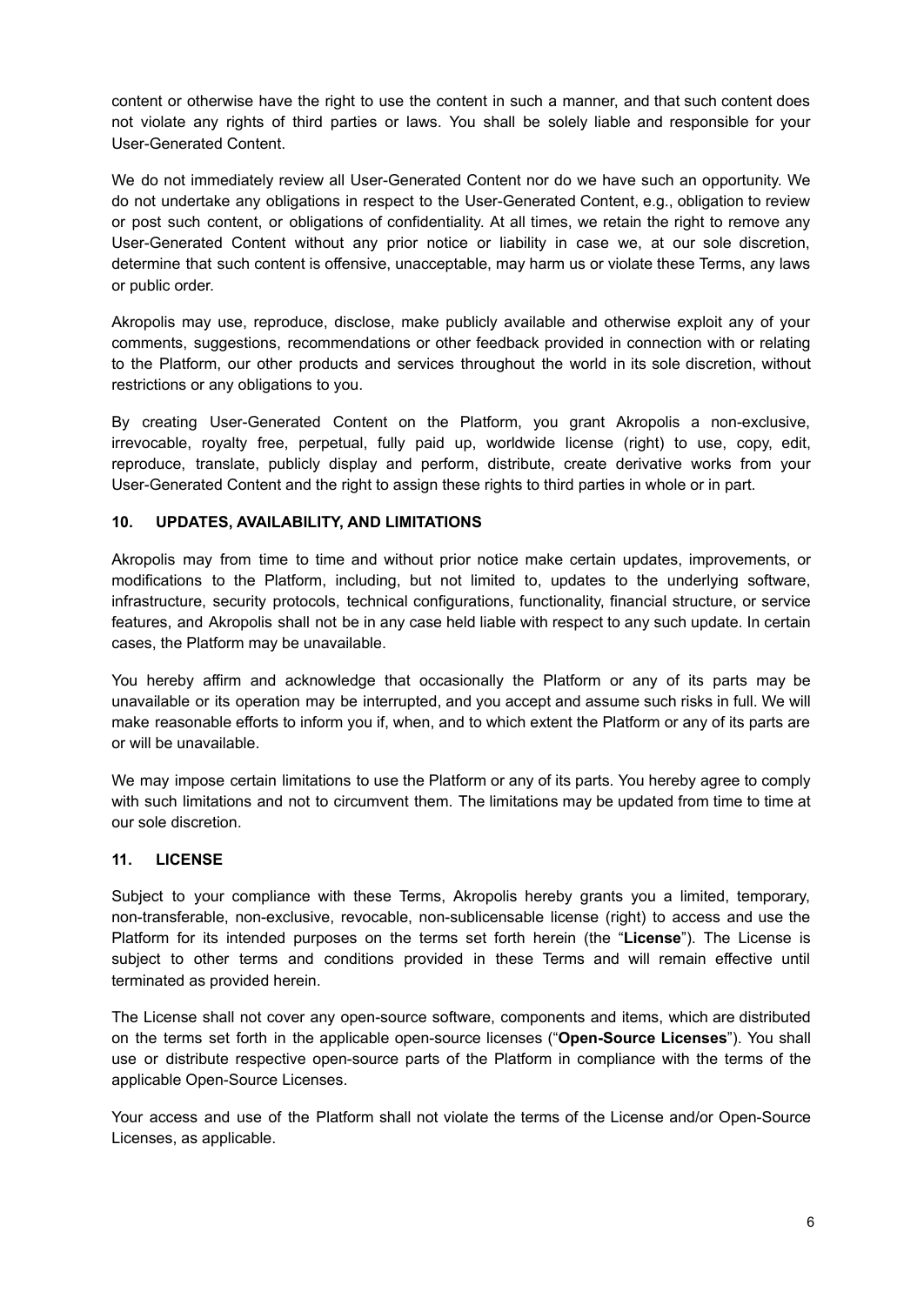## **12. PROPRIETARY RIGHTS**

The Platform may contain names of services and products, logos, trademarks and other marks which are owned by Akropolis, its Affiliates, meaning a person controlling, controlled by, or under the same control with Akropolis (the "**Affiliate**"), or applicable licensors. Subject to the terms of the License granted hereunder, neither your use of the Platform nor anything contained in these Terms or materials made available on the Platform gives you any rights, title or interest in or to the Platform, the content available thereon, or our intellectual property. You may not obscure, remove or alter any marks or notices displayed in the Platform. Any rights not expressly granted to you under the License and/or applicable Open-Source Licenses are reserved by Akropolis, its respective Affiliates, and/or other rightsholders.

Certain components used in the Platform may be distributed under Open-Source Licenses, the terms of which shall be made available to you, and you agree to abide by and comply with the terms of such Open-Source Licenses, if applicable. Subject to the foregoing sentence, the Platform, including its elements and components, may not be copied, reproduced or imitated, in whole or in part, without our prior written permission.

## **13. AVAILABILITY AND ACCESS**

Generally, we are not going to terminate access to the Platform for any eligible person, the Platform is public and generally can be accessed without login or registration. At the same time, availability and functionality of the Platform depend on various factors. Akropolis does not warrant or guarantee that the Platform will operate and/or be available at all times without disruption or interruption, or that it will be immune from unauthorised access, bug-, virus-, or error-free.

The Platform may be inaccessible or inoperable from time to time for any reason, including, for example, equipment malfunctions, maintenance procedures or repairs, force majeure circumstances, disruptions, sophisticated hacker or malware attacks, and temporary or permanent unavailability of the underlying blockchain infrastructure, and/or unavailability of respective third-party service providers or external partners. In the aforementioned cases, the access or use of the Platform may be prevented or limited without notice.

We may, at any time and without prior notice and liability terminate or discontinue the Platform or any of its components.

#### **14. RESTRICTION OF ACCESS**

Akropolis may, at its sole and absolute discretion, limit, suspend or restrict access to the Platform or any of its components for persons who reside or are located in specific jurisdictions or territories, including in accordance with its internal risk management policies or due to legal uncertainty. You hereby agree that Akropolis may install and utilise certain software, solutions and/or tools (for example, geo-blocking solutions) allowing to identify users from certain restricted jurisdictions, or those who have violated these Terms or the laws, and restrict their access to and use of the Platform. Akropolis may restrict or suspend your access to and/or use of the Platform, any Akropolis products or services and related software with immediate effect and without notification if (i) Akropolis, acting in its sole discretion, determines that you have violated these Terms, applicable laws or regulations, (ii) you or your actions create possible legal exposure for Akropolis.

# **15. NO ADVICE**

No part of the information or content available on the Platform or otherwise communicated by Akropolis or on its behalf should be considered to be business, legal, financial, investment, or tax advice, or advice of a broker regarding any matters to which all or any part of such information relates.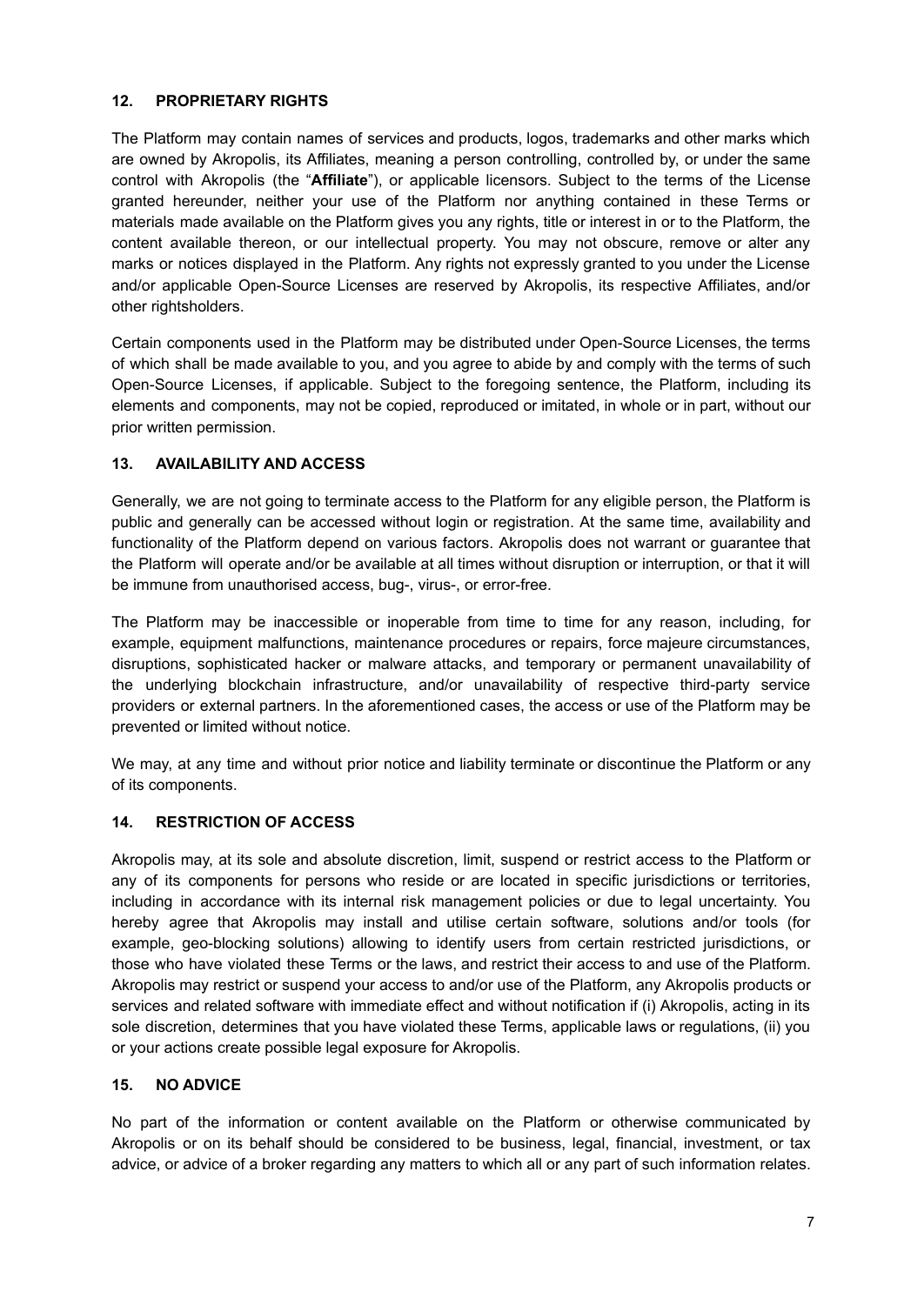You should consult your own legal, financial, tax, or other professional advisor regarding this information. We shall not be responsible for the accuracy of the information and materials on the Platform, therefore any use of such information or materials is at your own discretion and risk and you are solely responsible for any possible damages or losses arising from such use.

#### **16. LIMITATION OF LIABILITY**

To the maximum extent permitted under the applicable law, in no event shall:

- (i) Akropolis, its Affiliates, shareholders, directors, officers, employees, agents, advisors, contractors and assignees (collectively with Akropolis, the "**Akropolis Parties**") be liable for any indirect, special, punitive, exemplary, incidental, or consequential damages of any kind, nor shall they be liable for the loss of goodwill, loss of profits (including expected), loss of data, diminution of value, and business interruption arising out of or in connection with these Terms or their violation, the use or inability to use the Platform and/or the failure of the Platform to perform as represented or expected, whether based upon breach of warranty or contract, negligence, strict liability, tort, or any other legal theory, regardless of whether Akropolis Parties have been advised of the possibility of such damages;
- (ii) Akropolis' officers, directors, employees, consultants and shareholders be held personally liable in connection with these Terms or their violation, or the use or inability to use the Platform or Smart-Contract Systems, provided that this item "(ii)" shall not limit the liability of Akropolis as an entity;
- (iii) Akropolis Parties be liable for any damages or losses arising in connection with third-party hostile interferences, hacker attack, phishing attack, phishing attacks, malware attacks, viruses, or trojan horses, regardless of whether (a) such attacks targeted you, other users, Akropolis, the Smart-Contract Systems, or the Platform, and (b) Akropolis managed to take timely or effective measures against such attacks;
- (iv) Akropolis Parties be responsible for or held liable in connection with inaccuracy or incompleteness of any content or information, whether provided through the Platform or communicated otherwise, or third persons' conduct;
- (v) Akropolis Parties be responsible or held liable with respect to the Smart-Contract Systems;
- (vi) Akropolis Parties be responsible or held liable with respect to the Third-Party Content or Third-Party Services;
- (vii) the aggregate liability of Akropolis Parties to you for all damages and losses whatsoever arising out of or in connection with these Terms, their undue performance or violation, use or inability to use the Platform and/or Smart-Contract Systems shall be limited to US \$5,000 (five thousand U.S. dollars).

You shall not, and to the maximum extent permitted under the law hereby waive any right to, seek to recover the damages listed above in this Section 16 from Akropolis Parties and/or persons specified above. Inasmuch as some jurisdictions do not allow the exclusions or limitations as set forth herein, the above exclusions and limitations shall apply to the maximum extent permitted by the applicable law.

You hereby expressly waive and release Akropolis Parties from the above liability, damages, losses, claims, or causes of action that arise from or relate to these Terms, your use of the Smart-Contract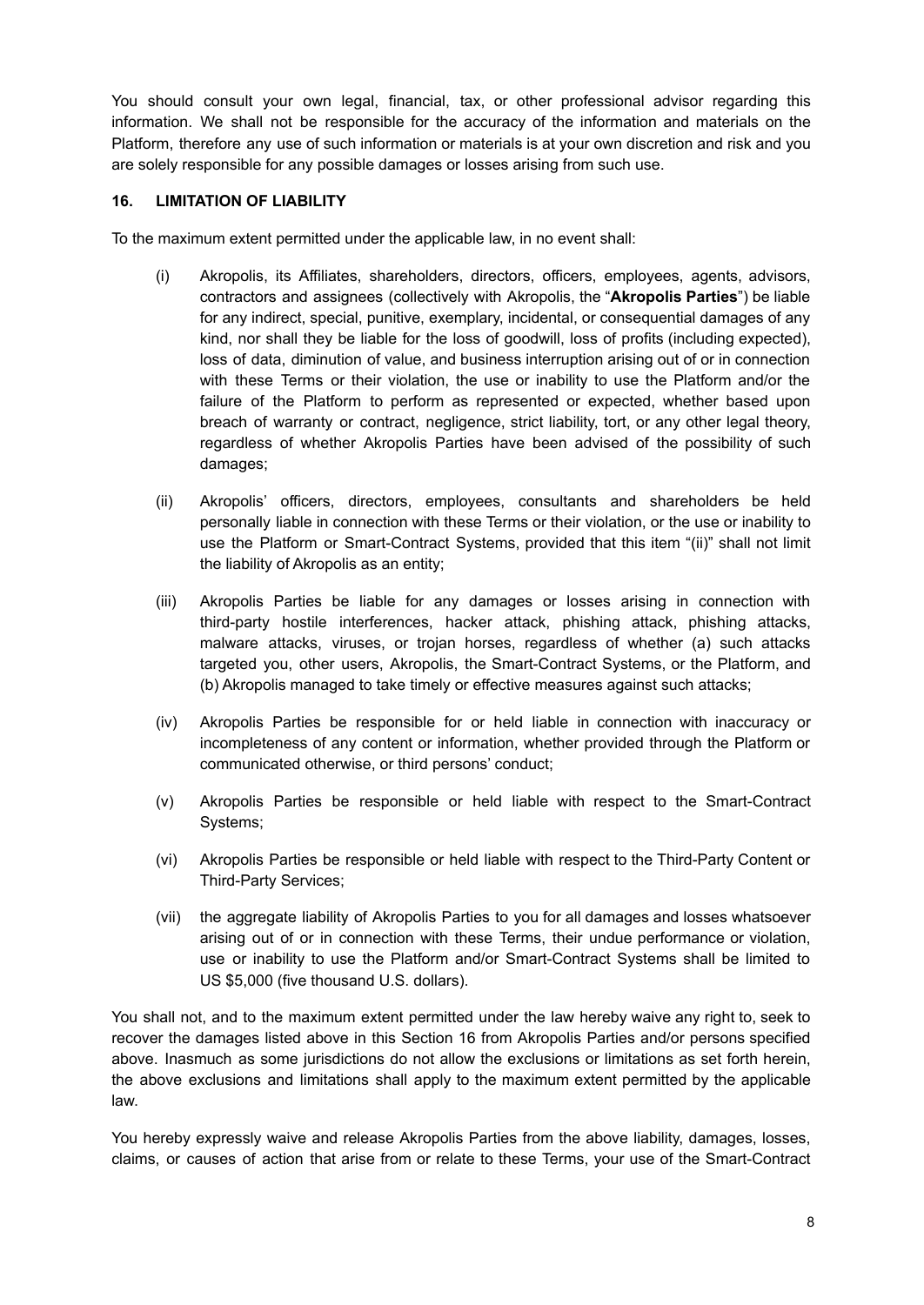Systems, as well as any transactions carried out by you with the use of the Smart-Contract Systems. To the maximum extent permitted under the applicable law, you further waive any and all protections and benefits granted to you under the applicable law that limit or impair the release and waiver contained in the foregoing sentence, including due to the fact that you do not know or suspect to exist in your favour at the time of executing the release.

## **17. INDEMNIFICATION**

To the fullest extent permitted under the applicable law, you shall indemnify, defend, and hold harmless Akropolis Parties from and against any and all claims, demands, actions, damages, losses, costs, and expenses (including reasonable professional and legal fees) that arise from or relate to (i) your violation of these Terms, including making untrue or false representations or warranties, (ii) your access to or use of the Platform, and (iii) exercising, enforcing, or preserving Akropolis' rights, powers or remedies (or considering doing so) with respect to you in connection with these Terms.

Akropolis reserves the right to exercise sole control over the defence, at your sole cost and expense, of any claim subject to an indemnity set out in this Section 17. The indemnity set out in this Section 17 is in addition to, and not in lieu of, any other remedies that may be available to Akropolis under the applicable law.

## **18. NO WARRANTY**

The Platform is provided on "as is" and "as available" basis. Your use of the Platform or Smart-Contract Systems will always be at your own risk. Akropolis makes no warranty of any kind, express or implied, including, but not limited to, the implied warranties of title, non-infringement, integration, merchantability, and fitness for a particular purpose, and any warranties implied by any course of performance or usage of trade, with respect to the Platform or Smart-Contract Systems, all of which are expressly disclaimed.

Akropolis does not warrant, whether expressly or impliedly, and hereby expressly disclaims any warranty and/or representation that:

- (i) the Platform or Smart-Contract Systems will work as expected, or that any information provided through the Platform or otherwise communicated in connection with the Platform and its operation, including the information displayed in the App, will be timely, accurate, reliable, true or correct;
- (ii) the Platform or Smart-Contract Systems will be secure or available at any particular time or place, or will continue working, operating or functioning for any period of time;
- (iii) any defects or errors in the Platform or Smart-Contract Systems will be corrected; or
- (iv) the Platform or Smart-Contract Systems will be free of viruses, bugs, trojan horses, malfunctions, or other harmful components, or properly protected from hacker, malware or other attacks, or third-party hostile interferences.

#### **19. WAIVER OF FIDUCIARY DUTIES**

The Platform, these Terms or any other service or product of Akropolis are not intended to create or impose any fiduciary duty on Akropolis with respect to you. Notwithstanding anything to the contrary contained in these Terms or applicable provision of law or equity, to the maximum extent permitted by the applicable law, Akropolis shall owe no fiduciary duties to you, provided, however, that Akropolis shall have the duty to act in accordance with these Terms and the implied contractual covenant of good faith and fair dealing to the extent required by the law.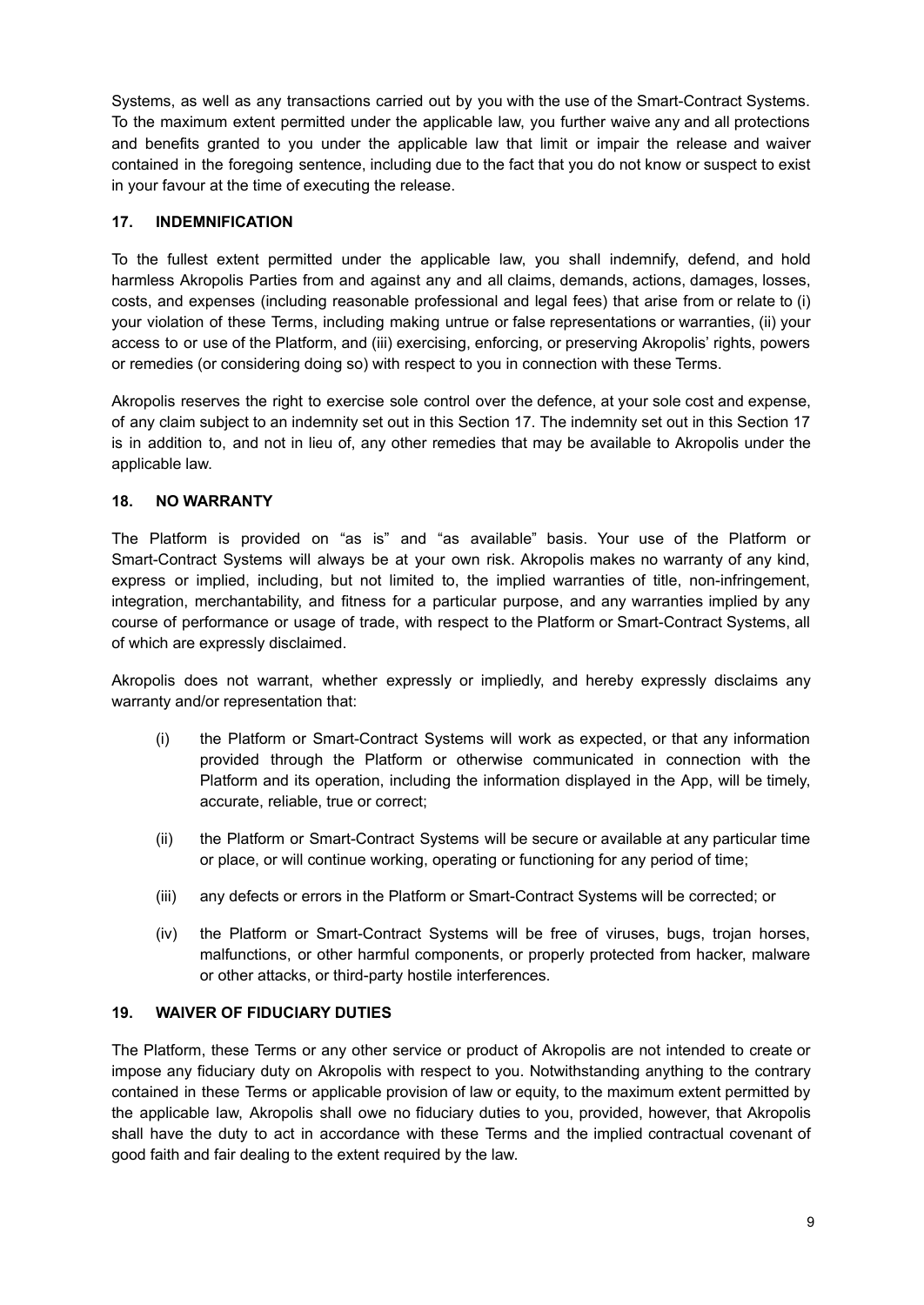#### **20. ASSOCIATED COSTS**

The Platform is currently free to use, but Akropolis reserves the right to charge fees for the access to and use of the Platform. However, when you conduct transactions through the Platform certain fees, costs and expenses may arise, including, for example, the fees imposed by the Smart-Contract Systems or blockchain gas costs (collectively, the "**Costs**"). We will make commercially reasonable efforts to display to you the Costs associated with your transactions; however, you shall not rely on such information and you shall at all times independently verify the Costs applicable to your transactions. You shall bear all such Costs associated with transactions that you carry out through the Platform. Akropolis is not responsible for the Costs and shall not be in any way liable in connection therewith.

# **21. TRANSACTIONS**

Transactions carried out with the use of the App on the blockchain are irreversible and final. You may not claim refunds or cancel transactions once they are processed by the blockchain network. You are solely responsible for any transactions carried out with the use of the App, including on the blockchain, and you will carefully appraise and assess the risks involved in every such transaction before it is made. Furthermore, you hereby acknowledge that Virtual Assets are highly volatile due to multiple factors including but not limited to speculation, lack of regulation, regulatory, security risks, other factors and circumstances. The price of a Virtual Asset may change dramatically and rapidly, and certain Virtual Assets may lose their value entirely; you shall not hold Akropolis Parties responsible for or liable in connection with the foregoing and hereby assume all such risks. You shall solely make all decisions with regard to your transactions, and shall be solely responsible for their consequences, including possible losses and damages.

## **22. STATEMENT OF RISKS**

By using the Platform and/or accepting these Terms you expressly acknowledge, accept, and assume the risks set out below. You acknowledge, accept, and assume the risks set out below and represent that Akropolis Parties cannot be held liable for any damages or losses arising from or in connection with such risks.

You acknowledge and agree that using the Platform carries significant potential financial, regulatory, reputational risks, and other risks, including but not limited to:

- **Risk of Software Weaknesses**. The App works and interacts with the Smart-Contract Systems and Third-Party Services, which are deployed on the applicable blockchain networks. As a result, any malfunction, breakdown or abandonment of the relevant blockchain networks may have a material adverse effect on the App. Moreover, advances in cryptography, or technical advances such as the development of quantum computing, could present risks to the App, Smart-Contract Systems, or associated Third-Party Services by rendering ineffective the cryptographic consensus mechanism that underpins the applicable blockchain network. The smart contract concept, the underlying software application and software platform (e.g., the Ethereum blockchain) are still in an early development stage and unproven. There is no warranty or assurance that the App or Smart-Contract Systems will be uninterrupted or error-free and there is an inherent risk that they could contain defects, weaknesses, vulnerabilities, viruses or bugs causing, inter alia, the complete loss of your Virtual Assets;
- **Regulatory Risk**. Blockchain technology allows new forms of interaction and it is possible that certain jurisdictions will apply existing regulations on, or introduce new regulations addressing, blockchain technology-based applications. These may be contrary to the current setup of the above technologies, and may, inter alia, result in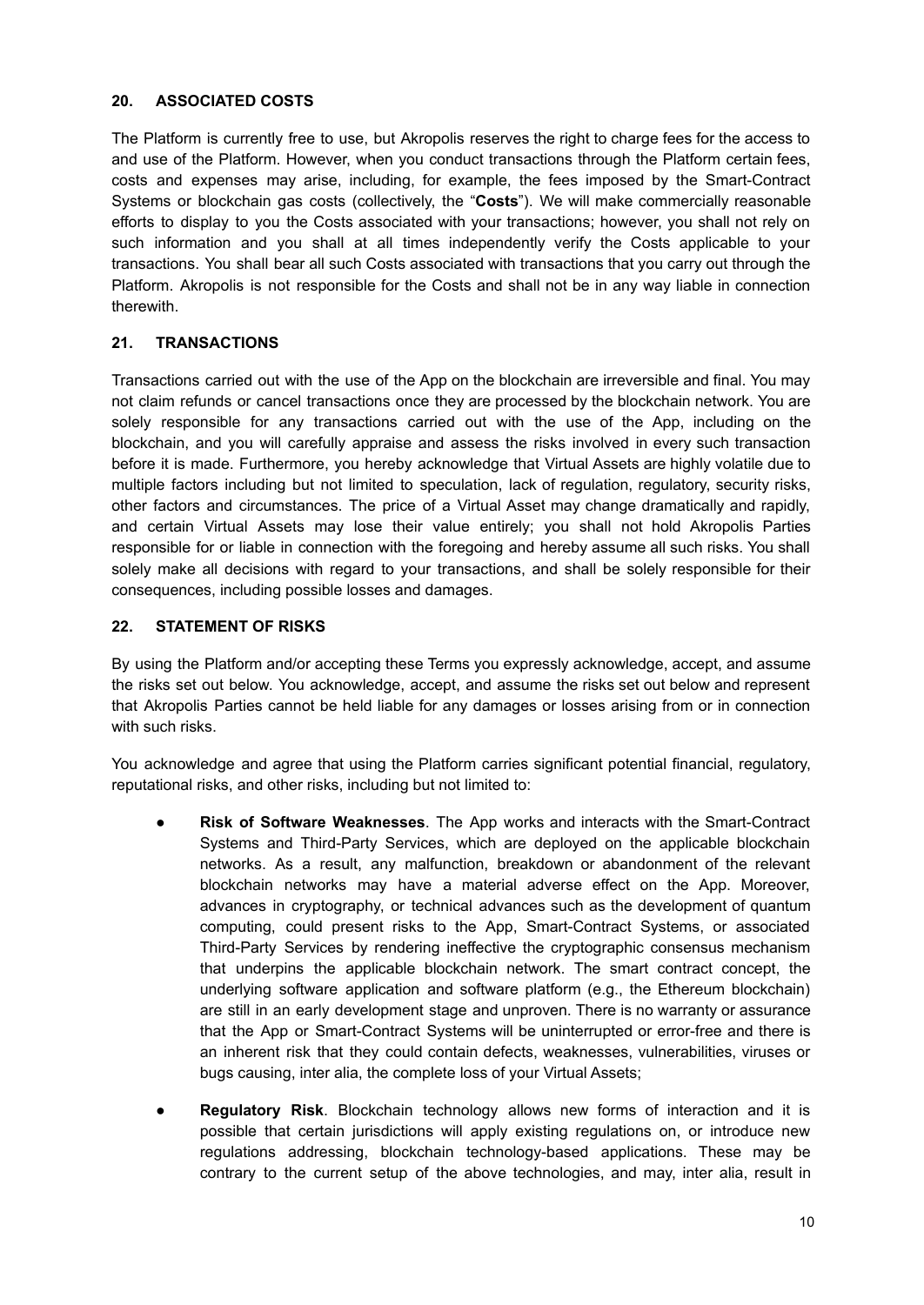substantial modifications to the Platform or underlying software. Therefore, there is uncertainty as to the legal and regulatory licences and requirements that will be required, and whether Akropolis will be able to obtain necessary licenses or permissions;

- **Risks Associated with Uncertain Regulations and Enforcement Actions**. The regulatory status of Virtual Assets, the Platform, Smart-Contract Systems and distributed ledger technology is unclear or unsettled in many jurisdictions. It is difficult to predict how or whether regulatory authorities may apply existing regulation with respect to the above. It is equally difficult to predict how or whether any legislative or regulatory authorities may implement changes to law and regulation affecting distributed ledger technology and its applications, including the Platform, Smart-Contract Systems, and Virtual Assets. Regulatory actions could negatively impact Akropolis in various ways. Accordingly, your ability to access or use the App or Smart-Contract Systems, including your access to the Virtual Assets, may be limited or impeded; and the App may be not available in certain jurisdictions;
- **Risk of Losing Access to Virtual Assets Due to Loss of Private Key(s), Custodial Error or Your Error**. Certain Virtual Assets can only be accessed by using a combination of your public and private key, or, in certain cases, — your account information (address), private key and password, whereas the private key is encrypted with a password. You acknowledge, understand and accept that if your private key or password gets lost or stolen, the Virtual Asset associated with such key may be unrecoverable and permanently lost. Additionally, any third party that gains access to your private key, including, for example, by gaining access to the login credentials relating to your Digital Wallet, may be able to misappropriate your Virtual Assets. Any errors or malfunctions caused by or otherwise related to the Digital Wallet or vault in which you choose to receive and store Virtual Assets, including your own failure to properly maintain or use such Digital Wallet or vault, may also result in the loss of your Virtual Assets;
- **Risks arising from taxation**. The tax characterisation of Virtual Asset is uncertain. You must seek your own tax advice in connection with acquisition, storage, transfer, and use of Virtual Asset, which may result in adverse tax consequences to you. This includes without limitation, withholding taxes, transfer taxes, value added taxes, income taxes, and similar taxes, levies, duties, or other charges and tax reporting requirements;
- **Volatility and Speculation Risks**. Blockchain technologies and associated Virtual Assets are highly volatile due to multiple factors including but not limited to speculation, lack of regulation, regulatory, and security risks. The price of a Virtual Asset may change dramatically and rapidly. Certain Virtual Assets may lose their value entirely. You shall not hold Akropolis Parties liable in connection with the change in price of Virtual Assets;
- **Transaction Risks**. Transactions with Virtual Assets carried out via the App are irreversible and final. You may not claim refunds or cancel transactions once they are processed by the blockchain. You are solely responsible for your transactions carried out through the App and on the blockchain networks, and you will carefully appraise and assess the risks involved in every such transaction before it is made. You shall solely make all decisions with regard to your transactions, and shall be solely responsible for their consequences:
- **Risk of Losses**. Certain transactions conducted via the App may not be beneficial or profitable for you due to various reasons.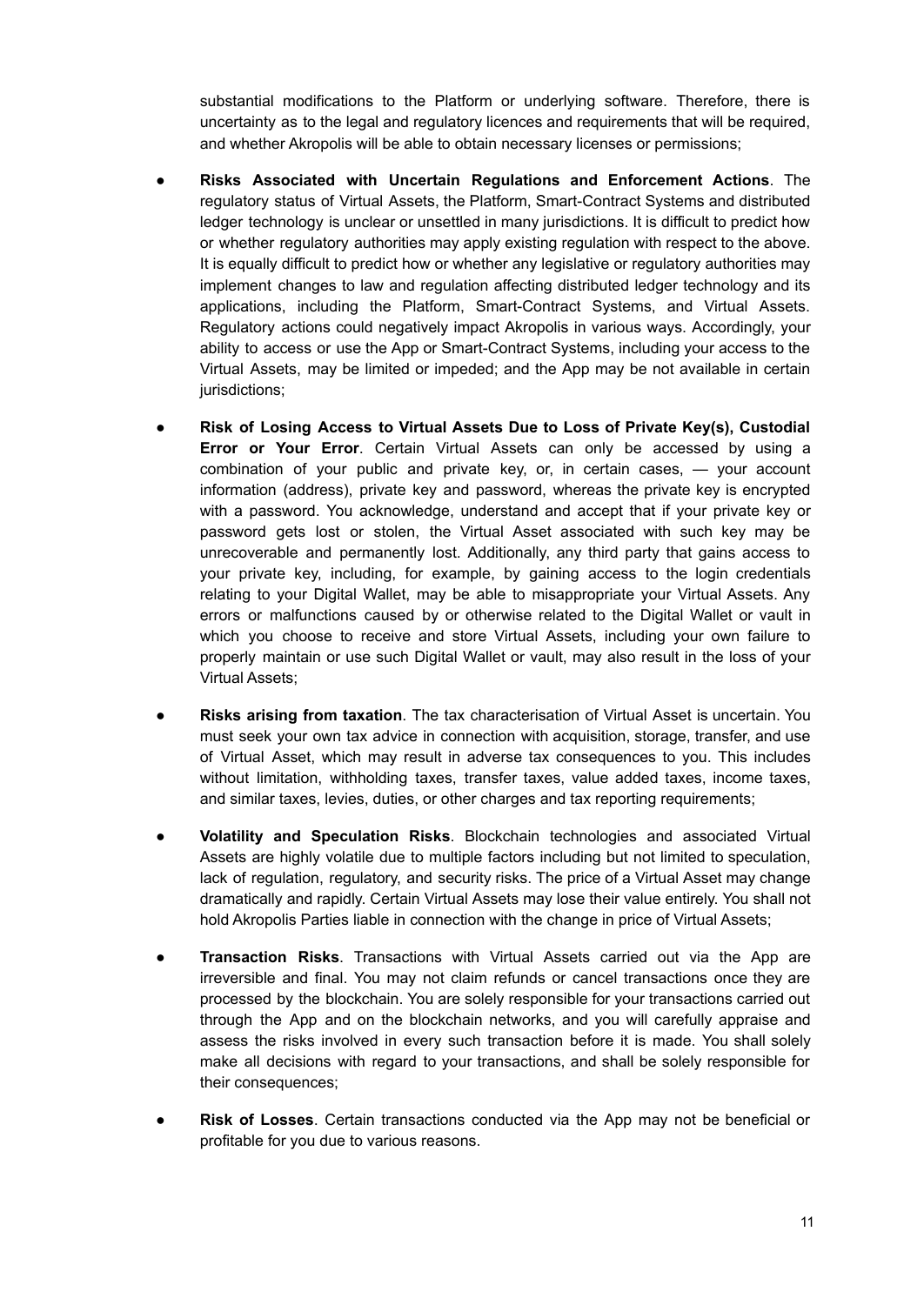#### **23. APPLICABLE LAW**

These Terms, as well as any and all relationship between you and Akropolis relating to the Platform shall be governed by and construed and enforced in accordance with the laws of England and Wales, without regard to conflict of law rules or principles that would cause the application of the laws of any other jurisdiction. The United Nations Convention on Contracts for the International Sale of Goods shall not apply to these Terms.

## **24. DISPUTES RESOLUTION**

Except for any disputes, claims, suits, actions, causes of action, demands, or proceedings (collectively, "**Disputes**") in which either party seeks injunctive or other equitable relief for the alleged unlawful use of intellectual property, including, without limitation, copyrights, trademarks, trade names, logos, trade secrets or patents, you and Akropolis hereby agree to settle and finally resolve any Dispute arising out of or in connection with these Terms or the Platform in binding arbitration and in accordance with this Section 24. Binding arbitration is the referral of a Dispute to a qualified person(s) who will review the Dispute and make a final and binding determination, by making an order, to resolve the Dispute.

For any Dispute that you have against Akropolis or relating in any way to these Terms or the Platform, you shall first contact Akropolis and attempt to resolve the Dispute informally by sending a written notice of your claim (the "**Notice**") to Akropolis by email at [team@akropolis.io](mailto:team@akropolis.io). The Notice must include your name, residence address, email address, and telephone number, describe the nature and basis of the Dispute and set forth the specific relief sought. If Akropolis and you cannot reach an agreement to resolve the Dispute within thirty (30) days after such Notice is received, then either party may submit the dispute to binding arbitration administered by the LCIA, in accordance with the terms set forth below.

Any Disputes arising out of or in connection with these Terms or the Platform, including any question regarding the existence, validity, or termination of these Terms, shall be referred to and finally resolved by the binding arbitration under the London Court of International Arbitration (LCIA) Rules, which Rules are deemed to be incorporated by reference herein. Any arbitration will occur in London, UK. You will not and hereby waive your rights to object to the arbitration prescribed herein.

Unless otherwise required by the applicable law, and to the maximum extent permitted and possible, you, Akropolis, and the arbitrators shall maintain the confidentiality of any arbitration proceedings, judgments and awards, including, but not limited to, all information gathered, prepared and presented for purposes of the arbitration or related to the Disputes. Unless prohibited under the law, the arbitrator will have the authority to make appropriate rulings to safeguard confidentiality.

Any Dispute arising out of or related to these Terms is personal to you and Akropolis and will be resolved solely through individual arbitration and will not be brought as a class arbitration, class action, or any other type of representative proceeding in any circumstances. There will be no class or other type or representative action, whether within or outside of arbitration where an individual attempts to resolve a Dispute as a representative of another individual or group of individuals.

To the maximum extent permitted under the law, you and Akropolis waive the rights to a jury trial, class action arbitration, and to have any Dispute resolved in court.

To the maximum extent permitted under the law, you and Akropolis hereby agree that any claim arising out of or related to these Terms or the Platform shall be filed within one (1) year after the ground for such claim arose; if the claim is not filed within this term, such claim shall be permanently barred, which means that neither you, nor Akropolis will have the right to assert such claim.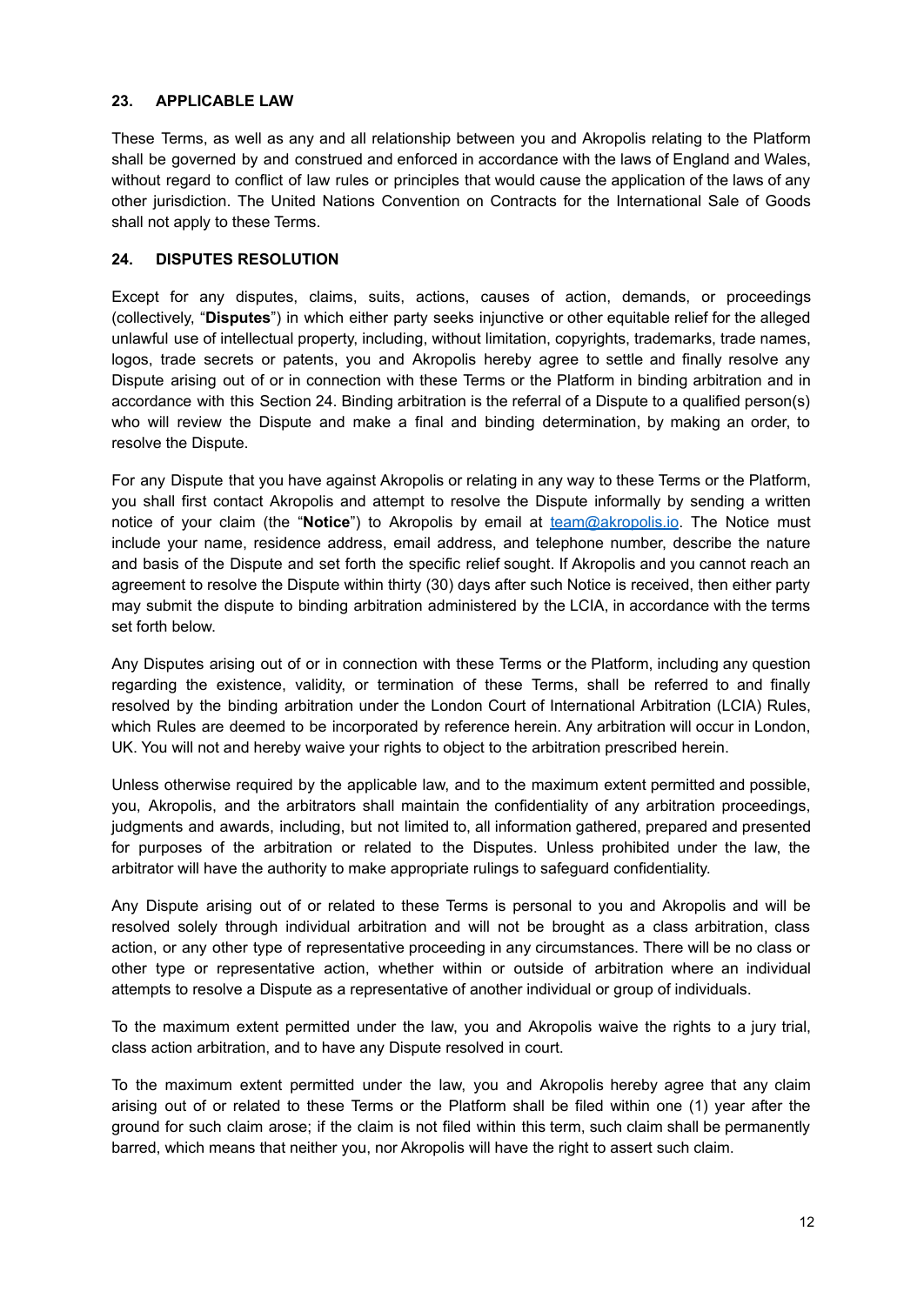#### **25. COMMUNICATION**

You agree and consent to receive electronically all communications, agreements, documents, receipts, notices, and disclosures (collectively, "**Communications**") that Akropolis provides in connection with these Terms and the Platform. You agree that Akropolis may provide Communications to you by posting them on the Platform, on the Website, on its Medium blog, Discord channels, in its Telegram channel, or in other communication channels. The appropriate links to the communication channels are available on the Website. If you provide us your email address, we may (but will not be obliged to) send Communications to you by email. All Communications specified in this paragraph shall be deemed in writing, valid and of full legal force, and delivered to you on the day following the day when they are published.

You may electronically communicate with us by sending Communications to the following email address [team@akropolis.io.](mailto:team@akropolis.io) Akropolis may require you to provide additional data or documents that will allow us to identify you.

# **26. FORCE MAJEURE**

Akropolis shall not be held liable or responsible for any non-performance or undue performance of its obligations hereunder if such non-performance or undue performance results from or is caused, directly or indirectly, by the force majeure circumstances. Force majeure circumstances include, without limitation, (i) fire, flood, hostility, pandemic, the act of God, explosion, strike, (ii) war, undeclared war, civil war, revolution, riot, act of terrorism, military actions and operations, (iii) epidemic, pandemic, insurrection, riot, labour dispute, accident, (iv) sanctions, government actions, embargoes, (v) injunctions, cease and desist orders, restraining or similar orders, other actions of a court, governmental or other authorities, (vi) weaknesses, vulnerabilities and bugs in the software, blockchain networks, smart-contracts, other technologies used in connection with the Platform, 51% attacks or similar attacks on Virtual Assets' underlying blockchain networks; (vii) theft of Virtual Assets, including from the smart-contracts or accounts with digital asset (cryptocurrency) exchanges, loss or theft of Virtual Assets as a result of an attack, including hacker, malware, or other attack, or third-party hostile interference; (viii) actions, failures to act or inactions of Third-Party Service providers or other third parties, including fraud or theft of funds by controlled by such third parties (including so-called "exit-scam"), (ix) system interference and/or destruction by any malicious programs, (x) power failure, equipment or software malfunction or error, (xi) other circumstances beyond the control of Akropolis interfering the performance hereof.

#### **27. NO WAIVER**

No failure or delay by Akropolis to exercise any right or remedy provided under these Terms or by law shall constitute a waiver of that or any other right or remedy, nor shall it preclude or restrict the further exercise of that or any other right or remedy. No single or partial exercise of such right or remedy shall preclude or restrict the further exercise of that or any other right or remedy.

#### **28. ENTIRE AGREEMENT**

These Terms, together with any documents incorporated herein by reference, contain the entire agreement between you and Akropolis, and supersede all prior and contemporaneous understandings, writings, letters, statements or promises between you and Akropolis regarding the subject matters hereof. Unless otherwise expressly provided herein, there shall be no third-party beneficiaries to these Terms.

#### **29. PERSONAL DATA**